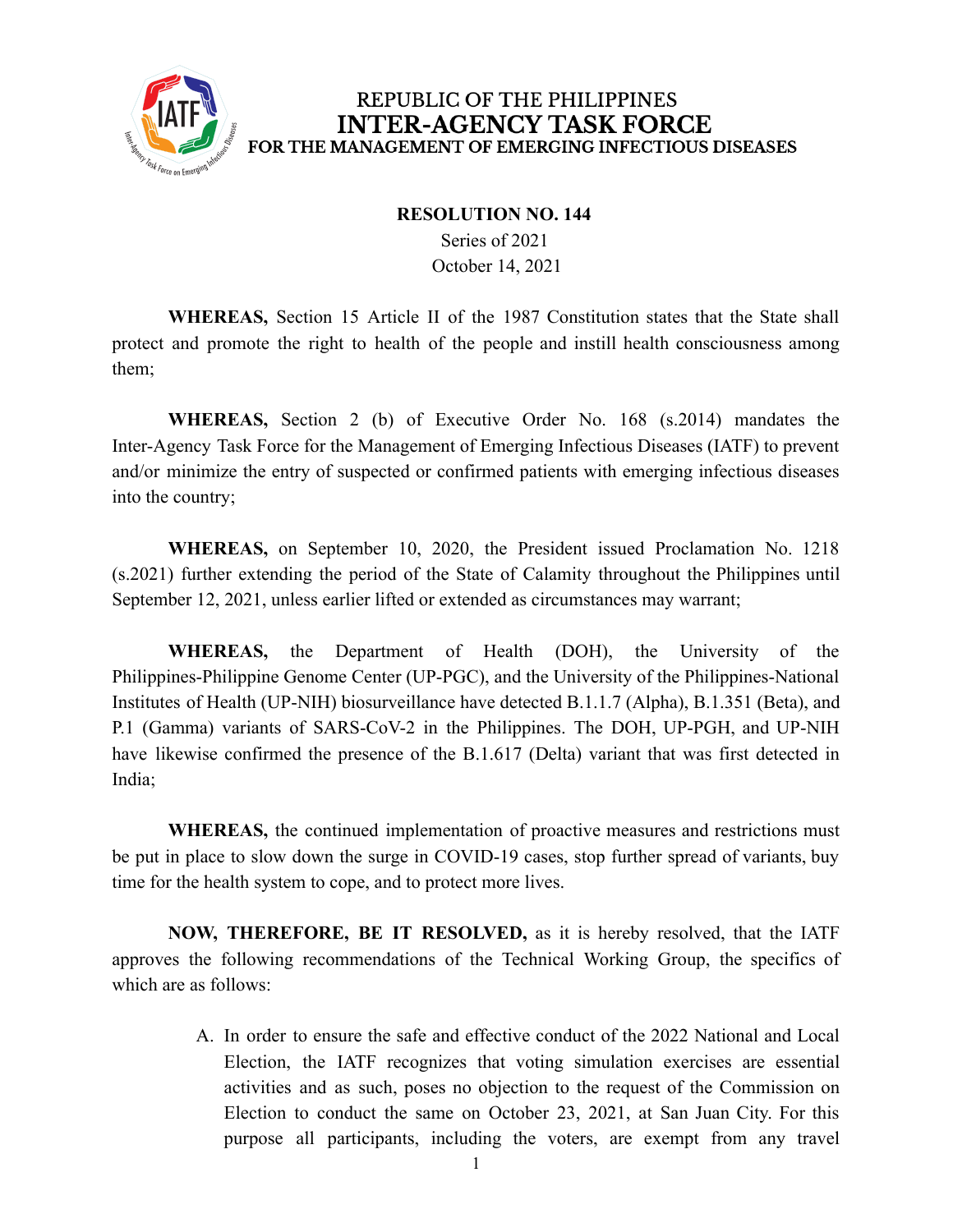

REPUBLIC OF THE PHILIPPINES **INTER-AGENCY TASK FORCE** FOR THE MANAGEMENT OF EMERGING INFECTIOUS DISEASES

restrictions in place and shall not be required to show proof of vaccination status and/or be required to undergo any Reverse Transcription Polymerase Chain Reaction test.

B. The Intramuros Administration may implement such programs in Fort Santiago and Baluarte San Diego for fully vaccinated senior citizens aged sixty-five (65) and above, consistent with the Guidelines on the Pilot Implementation of Alert Levels System for COVID-19 Response and without any objection from the City of Manila.

**RESOLVED FURTHER,** that the Chairperson and the Co-Chairperson shall be duly authorized to sign this Resolution for and on behalf of the Inter-Agency Task Force.

**APPROVED** during the 144th Inter-Agency Task Force Meeting, as reflected in the minutes of the meeting, held this October 14, 2021, via video conference**.**

**F. DUQUE III** 

Secretary, Department of Health IATF Chairperson

**KARLO ALEXEI B. NOGRALES** Secretary, Office of the Cabinet Secretariat IATF Co-Chairperson